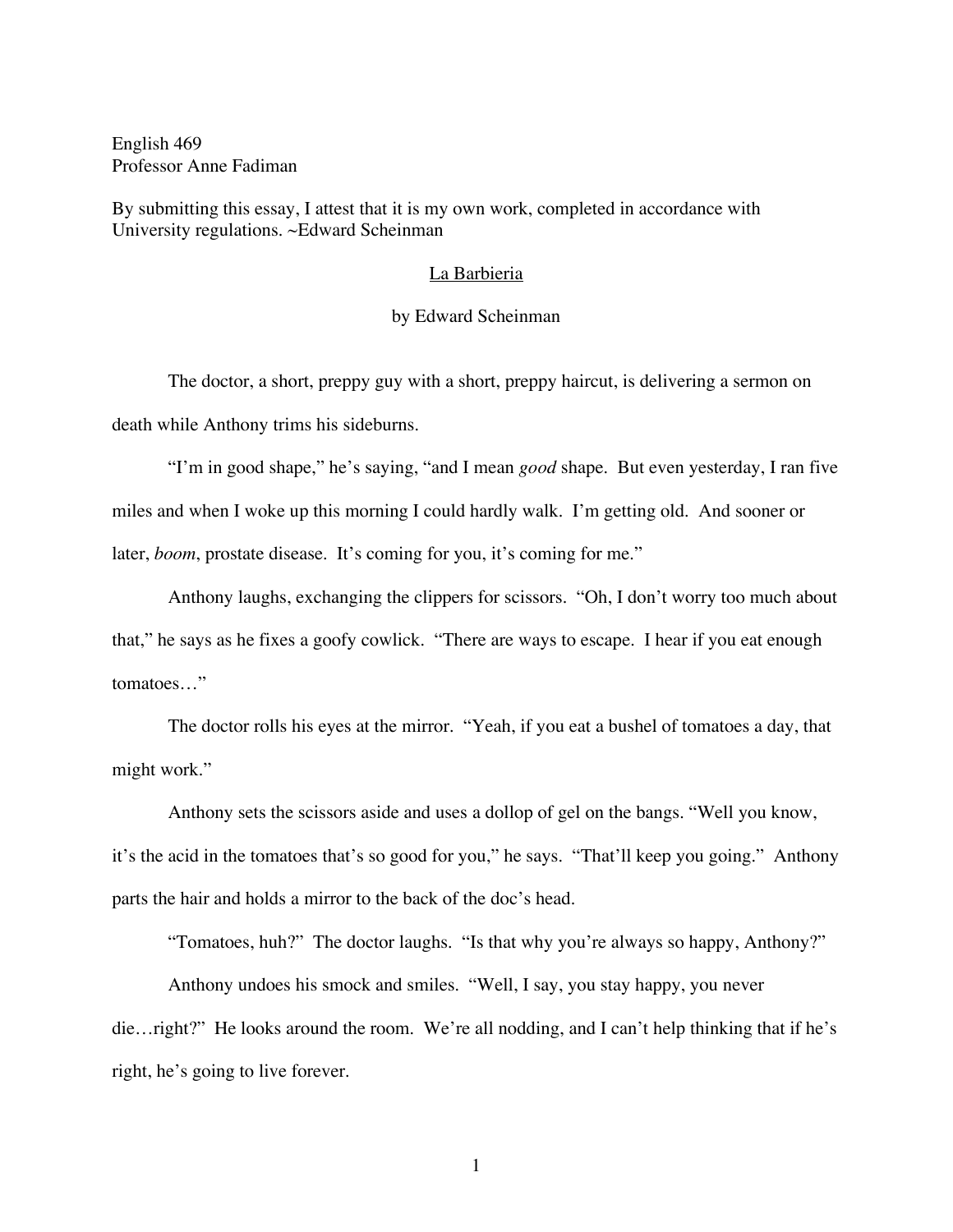Anthony Mongillo grows big beefsteak tomatoes in his herb garden. His tomatoes are doing well this year despite the lack of rain, he tells me, but they're just not as plump as they have been in the past. He also grows evergreens to sell at Christmas. (I imagine him trimming the trees with oversize scissors and wetting them down with Barbicide to facilitate the styling process.)

Gardening takes up much of Anthony's free time, when he's not barbering at the Y or fulfilling his duty as jovial *pater familias*. His home in Cheshire, where he has lived since 1970, is now the nucleus of what Anthony calls his "family compound," the neighborhood that contains his three children, his six grandchildren, and his sister's family. It's the same kind of tight family atmosphere that Anthony knew as a boy in Benvenuto, a small town outside of Naples.

"There are always parties going on in the compound," he laughs, "since my family is so big. We eat, we drink, we sing. Sometimes I let my grandkids win at *bocce*."

Anthony looks like an Italian Johnny Cash. He's got a strong chin—worthy of an emperor—and an Augustan nose, so that when he's not smiling he could almost pass for a tough guy. The problem is that he's rather short (five-foot-seven, by my reckoning) and almost always smiling. His complexion is healthily dark, his white hair is combed back in a mini pompadour, and his hairline is impressively low.

He speaks perfect English and will talk with you about whatever you want—his favorite topics being sports (he roots for the Yankees and Giants) and politics (he roots for the Democrats). "That's the job," he tells me. "You gonna be a barber, you gotta know how to talk about everything." His speech has a graceful rolling motion, or sometimes a more animated

\*\*\*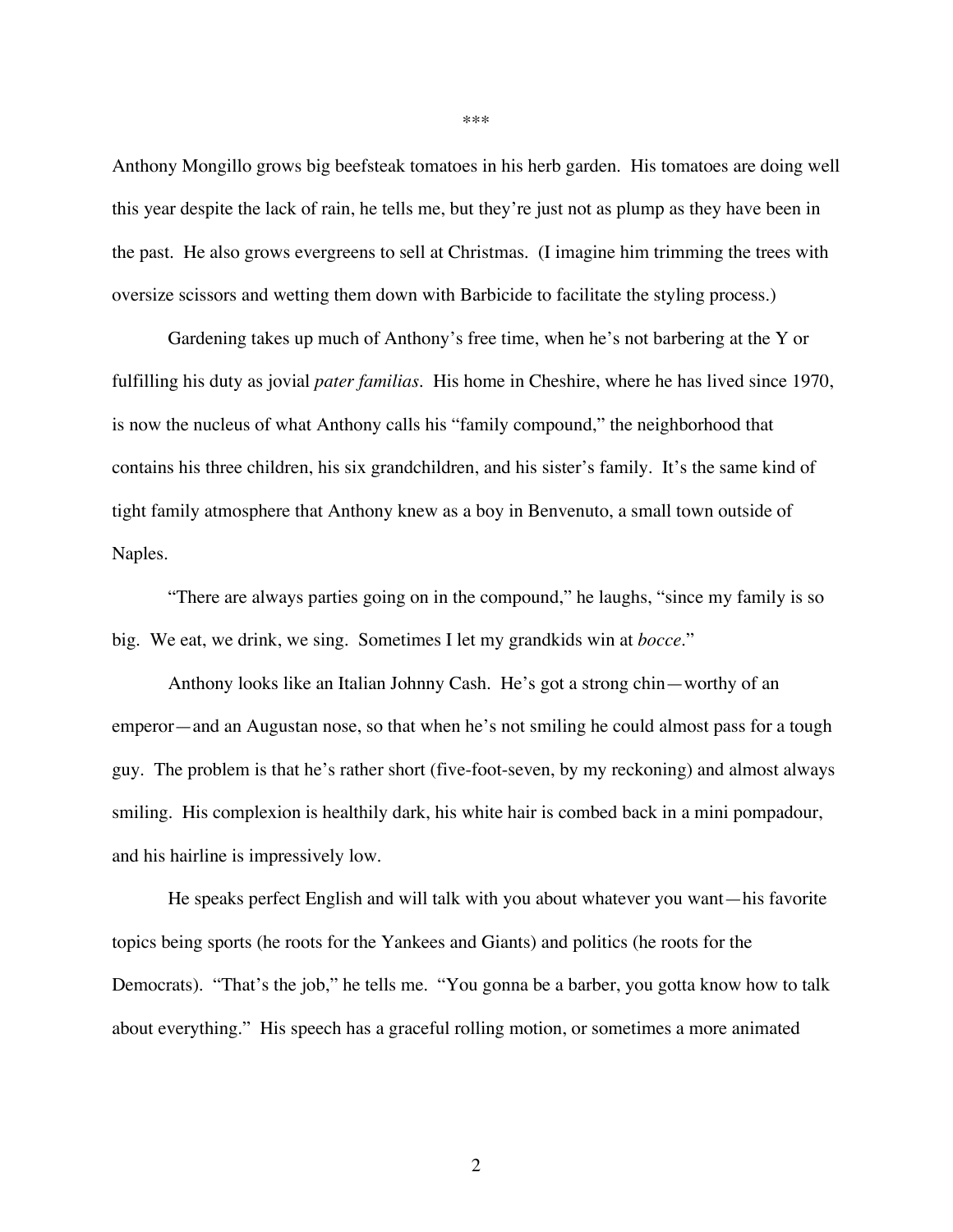cadence so that he sounds like Chico Marx. When he says "barbershop," he adds a syllable somewhere between the "bar" and the "ber" by lingering on the rolled *r*.

I became a regular at the Y when I found that for \$16, I could get a great haircut and a twenty-minute chat in Italian. The first time I met Anthony, we bonded over European soccer and the relative merits of players like Vieri, Del Piero, and Totti. By my second haircut, I had plucked up enough courage to try out my Italian 130 skills. Anthony is very patient and makes a conscious effort to slow down his speech so that I can understand. When I fumble for a word, he is happy to finish my sentence for me. He is a nimble barber and a graceful conversationalist, always tailoring his speech to yours the same way he adapts his cut style to the peculiar needs of each customer.

\*\*\*

The Y shop has been a New Haven fixture since its founding by a Frenchman in 1909. Bernard hints mysteriously that the shop's history "may go back even further," but I have found no evidence for this claim. After the Frenchman, the shop came into the ownership of a German, before Anthony and his brother-in-law Enzo took over in 1957. "The French started it, the Germans tried to take over, but the Italians won!" Anthony declares.

The shop has moved five times since Anthony bought it, mainly thanks to the university's hyperactive "improvement" projects on Broadway. The shop occupied three different locations on Broadway before moving to York Street in 1997. "They were taking out all the small stores on Broadway," says Anthony, "and putting in big stores." The university had hoped to put the Y on the second floor right above Ashley's on York. Anthony shakes his head. "I said no way. If I had gone upstairs, I woulda been shot. Who wants to walk upstairs to get a haircut?"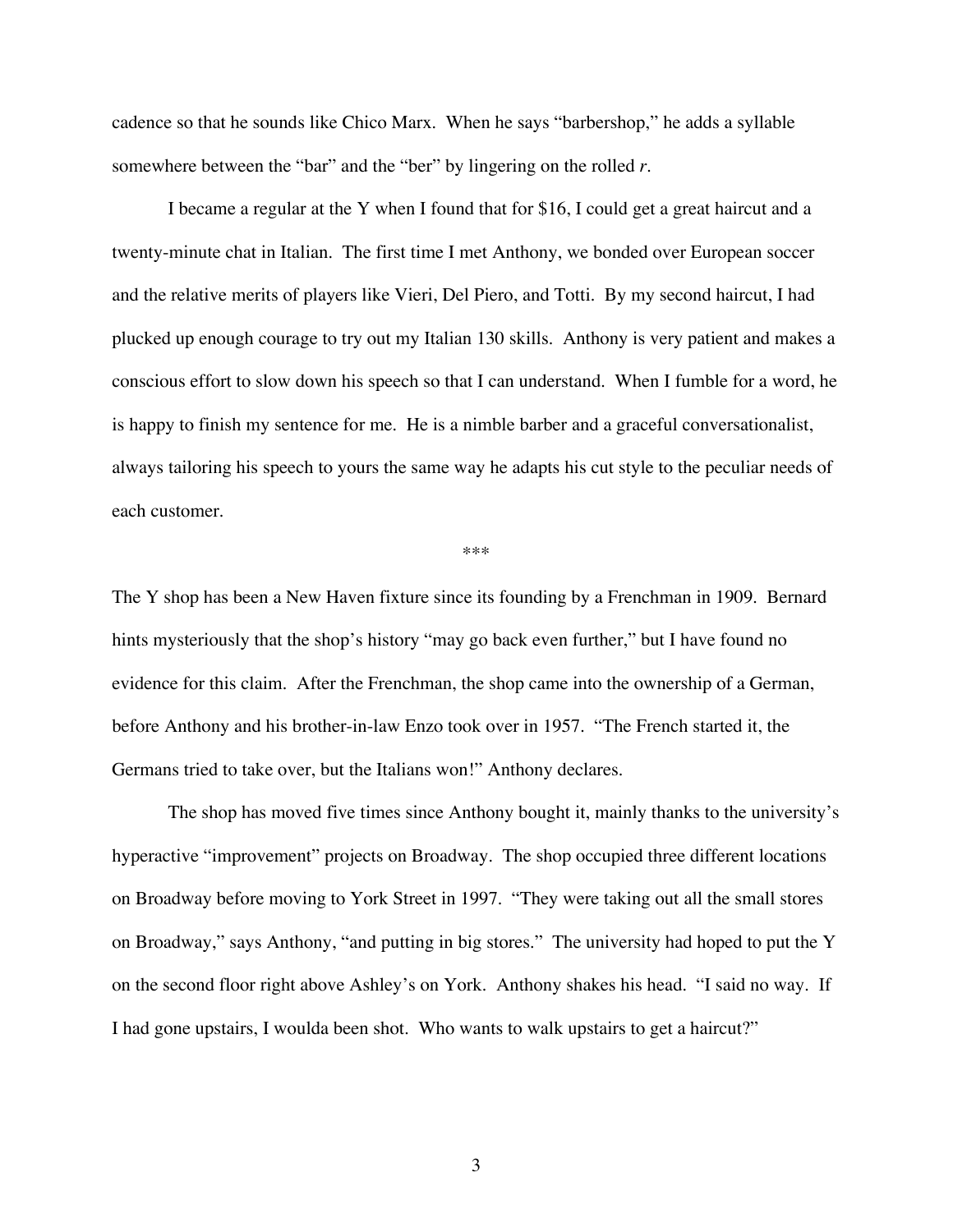Anthony came to America in December of 1954, when he was eighteen. His uncles had already made the move, and Anthony came over with his father, his sister, and his brother-in-law Enzo. In three years, Anthony got a job in an upholstery store, learned English in night school classes, and trained for his barber's license in Hartford. In 1957, he got his license, and he and Enzo bought the store. In 1960, Anthony became a citizen.

"America was a rich word, back in the 50s," Anthony explains. "In Europe everything was old, bombed, or dead. America, you just think about it—*rich*." Anthony uses this word often when describing America. In our Italian conversations, he calls the word "America" a *parola ricca*: it's rich with connotations of freedom, security, opportunity, and, well, riches. That's the *sogno Americano*, says Anthony, and he believes in it. His veneration of both the land and the idea of America is one of the reasons he follows American politics so assiduously. "America used to be everyone's favorite," he laments. "Now, everybody doesn't like us."

Like the *parola ricca* of America, Anthony's barbershop is both a place and an idea. The shop has moved many times, been commandeered by the French, the Germans, and the Italians, and survived the disposable razor and revolving hair trends. Still it is the Y. Yale memorabilia from the 1957 Broadway shop still cover the walls, supplemented with signed photos and balls from more recent Yale teams. The impressive array of sports equipment makes the shop seem like a cross between Mory's and a locker room. There's a crew oar from 1962, Indian-style wooden lacrosse sticks, sabers, fencing masks, hockey sticks, hockey masks, footballs (signed), soccer balls (signed), baseballs (signed), a YALE BULLDOGS golf bag (signed), and a boating hat (unsigned). On the wall hang framed engravings of Harkness Tower, Sterling Library, and Saybrook College, photos of old football stars, and—right above the register—a photo of Enzo cutting Anthony's hair on Broadway in 1971.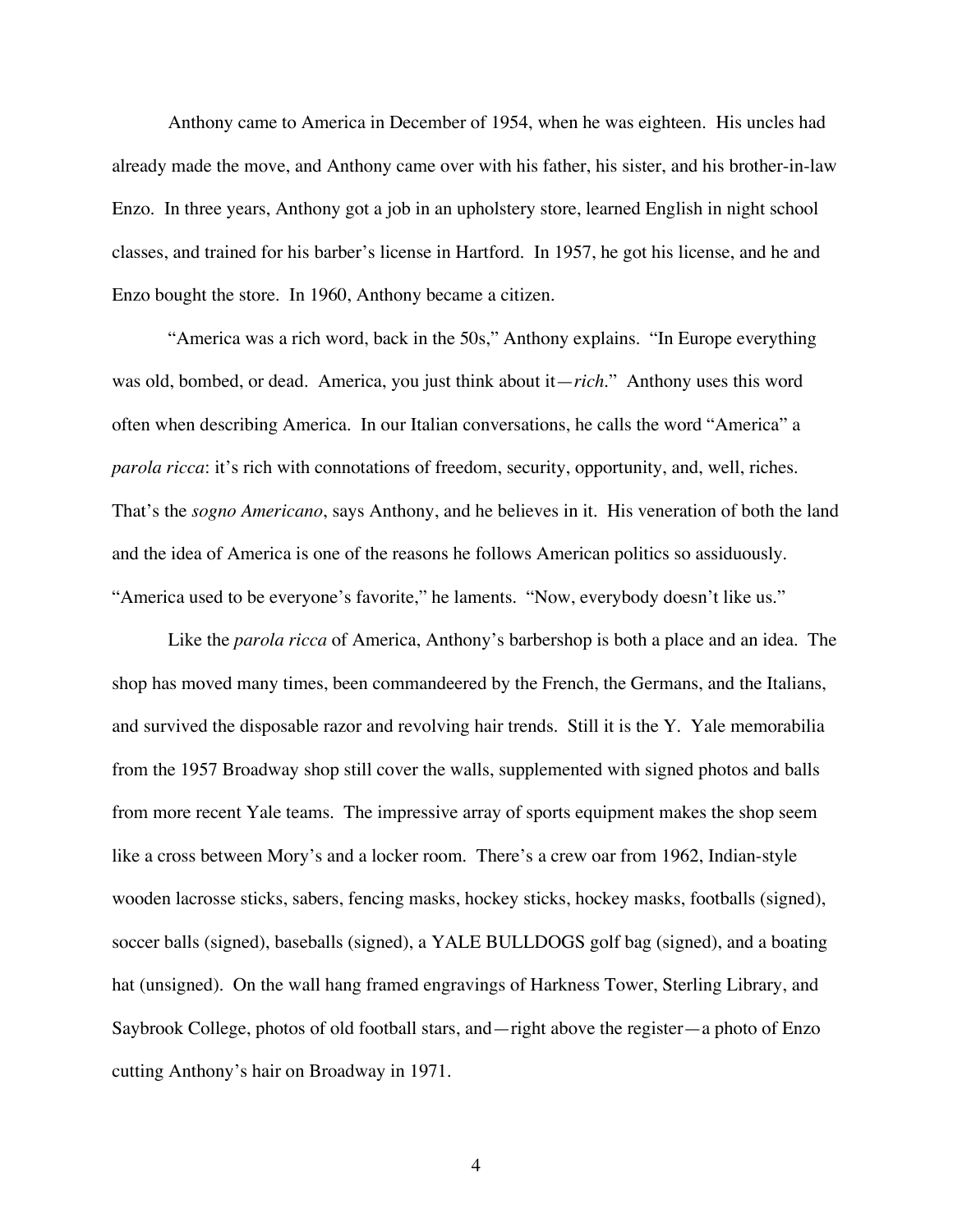One of the chairs from the old shop—perhaps the one in which Anthony is sitting in this photo—is now on display in the window. The chair is a year older than Anthony (it was built in Chicago in 1935) and apparently weighs a lot. "It takes four guys much younger than me to lift it," Anthony tells me. "Back in the old days, I had to tiptoe around that chair and stretch and reach, because I'm short and the chair was too tall." Next to the chair in the window stands an American Flag, its colors echoed on the other side of the window by the revolving barber's pole. The symbolism of the barber's pole, I am told, is open to debate. The following is a generally accepted interpretation:

-The pole itself symbolizes the pole patients would grip while having their blood let. -The red and white symbolize bloody bandages.

-The blue and red symbolize venous and arterial blood, respectively.

-Pewter basins on the bottom and top of the pole symbolize the vessels into which barbersurgeons would drain blood.

The irony is that the Y is no longer a barbershop—at least not on paper. Anthony changed the name from "Y Barbershop" to "Y Haircutting" in 1980 because long hair had been in fashion for so long, and also because men found it cheaper and easier to shave their own beards. But Anthony and Bernard still call it the "barbershop," and Anthony insists that his haircuts are better than trendy salon cuts.

"I know lotta people don't even like salons," he says. "They work different, with the small scissors. You can't get the haircut you want." Still, Anthony realizes that salons are in and barbershops are out. "Barbershops are traditional, yes? But the young generation, they don't wanna be a barber. There's more money in salons, you know."

Anthony speaks nostalgically of the 50s, when he charged a mere \$1.25 for a haircut. Since then, he says he's raised it by 25 cents a year.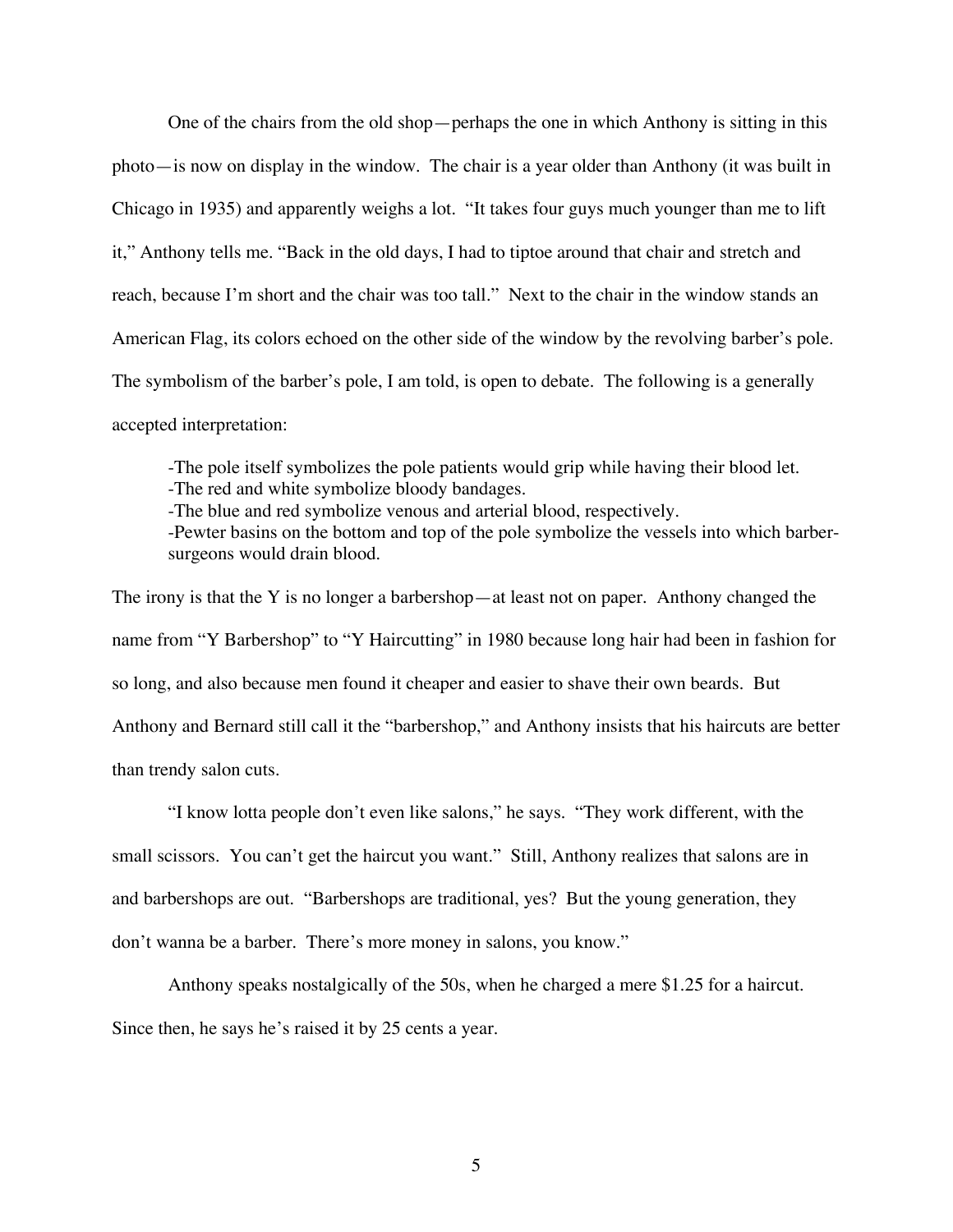"In 1965, I charged \$4.25," Anthony recalls. "In the 70s, I charged about \$6.00. In the 80s, the whole economy changed, and I raised it to about \$11.00." Today it's \$16.00 for a standard cut, and Anthony says he's making good money.

How can an old-fashioned barbershop compete successfully with the new salon market? A hairdresser that I know in Omaha puts it this way: "A lot of guys don't want to have their hair cut by some trendy chick. It makes them feel too metro."

\*\*\*

Archaeologists tell us that when man first decided to give himself a haircut, the only implements at his disposal were clamshells or sharpened animal teeth. Eventually, man graduated to the custom of stretching his beard across a log and hacking it off with a flint axe. The axe-wielder, no doubt, did not consider himself a barber; he was just a friend offering help with the bi-annual shave. Shaves in ancient Egypt were also done on the buddy system, with a flint or (on a good day) a sleek copper razor. In early Rome, the beard was an essential symbol of masculinity, though later it became the sign of servility or vulgarity. Pliny the Elder asserts that the clean shave first became popular when Scipio Africanus, conqueror of Hannibal, decided to keep a private barber for daily shaves.

The first known organization of professional barbers—as opposed to the amateur axewielders of prehistoric times—was founded in France in 1094, during a time when the church was desperate to regulate the hair length and shave styles of Christendom. In 1163, the Council of Tours ruled on theological grounds that clergy, who were serving as surgeons at that time, should be banned from drawing blood. Thereafter, it was barbers who practiced surgery and dentistry as well as the cosmetic and hygienic trimming of hair. John Gay's verse from *A Goat Without a Beard* captures best the grotesque nature of the medieval barber's function: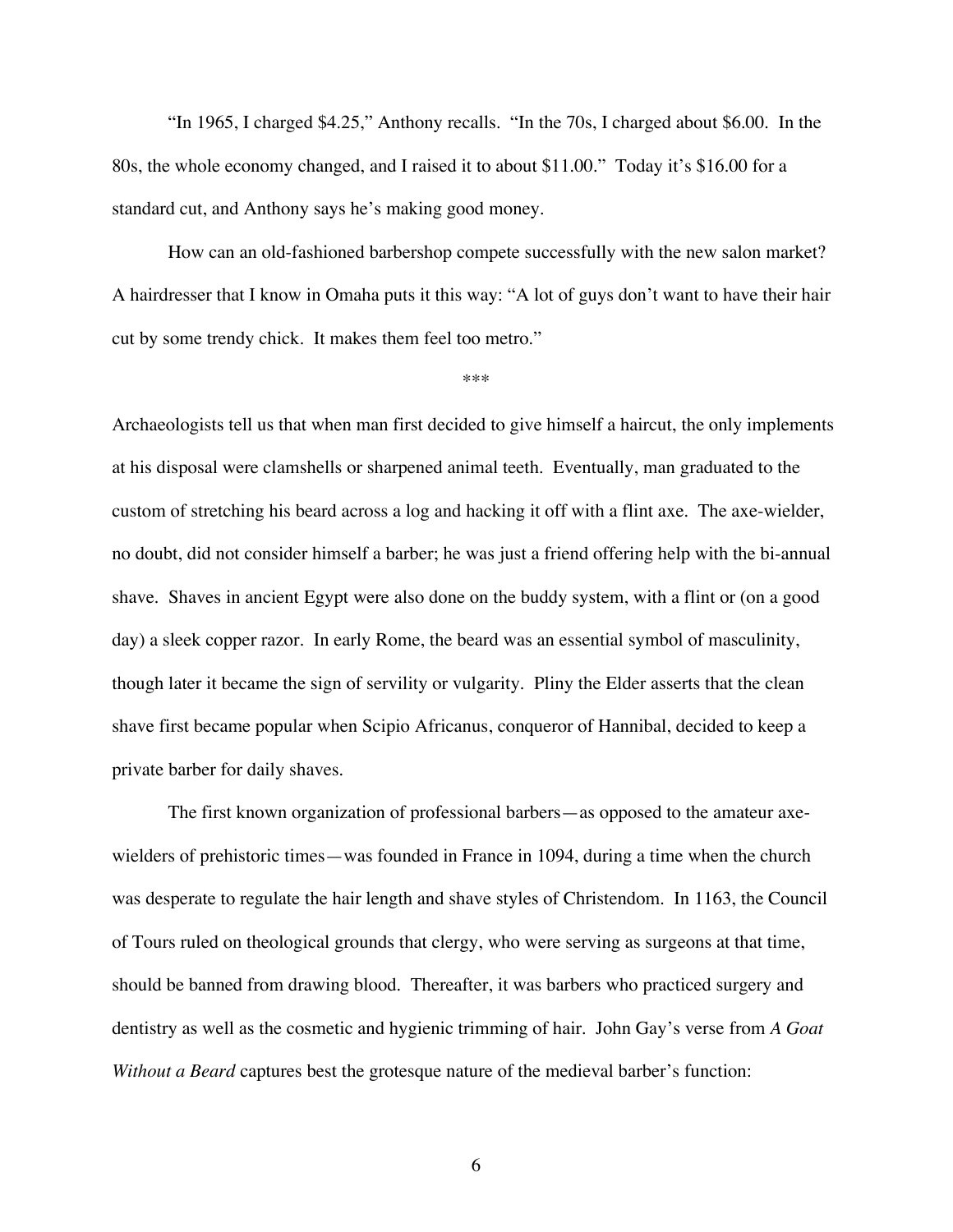His pole with pewter basin hung; Black rotten teeth in order strung; Ranged cups, that in the window stood, Lined with red rags, to look like blood; Did well his threefold trade explain: Who shaved, drew teeth and breathed a vein.

Of course, the threefold duties of the medieval barber made him an inevitable charlatan. His knowledge was crude and his means still cruder; with leech-setting and bloodletting as his staples, it's no wonder he became such an unpopular figure. Steve Martin's *Saturday Night Live* lampoon of "Theodoric: Medieval Barber of York" certainly did no favors for the posthumous reputation of medieval barbers.

But then, barbers have always gotten a bad rap. An old Russian proverb declares that "it is easier to bear a child once a year than to be shaved every day." A similar medieval European adage alleges that "barbers learn to shave by shaving fools." Benjamin Franklin insisted on shaving himself in order to "avoid the uneasiness one is sometimes obliged to suffer from the dirty fingers or bad breath of a slovenly barber." Then there is Sweeney Todd, "the demon barber of Fleet Street," who killed his customers to make meat pies. One of the most bizarre stories comes from historian Richard Corson, who describes how the Roman Emperor Comodus, "to while away the time, would commandeer a barber's shop and cut off the noses of the customers." (It isn't clear whether the emperor was playing a demented joke or making a fashion statement.)

By the sixteenth century, the barbershop had become a social hub, the place to go for news and gossip as well as the occasional trim. Often, the barber would keep musical instruments on hand for the idle strumming of anyone who wished to play, so that a man could get his news, his music, and his haircut all in the same place. There was even a standardized etiquette for behavior in a barbershop, though penalties varied between European countries.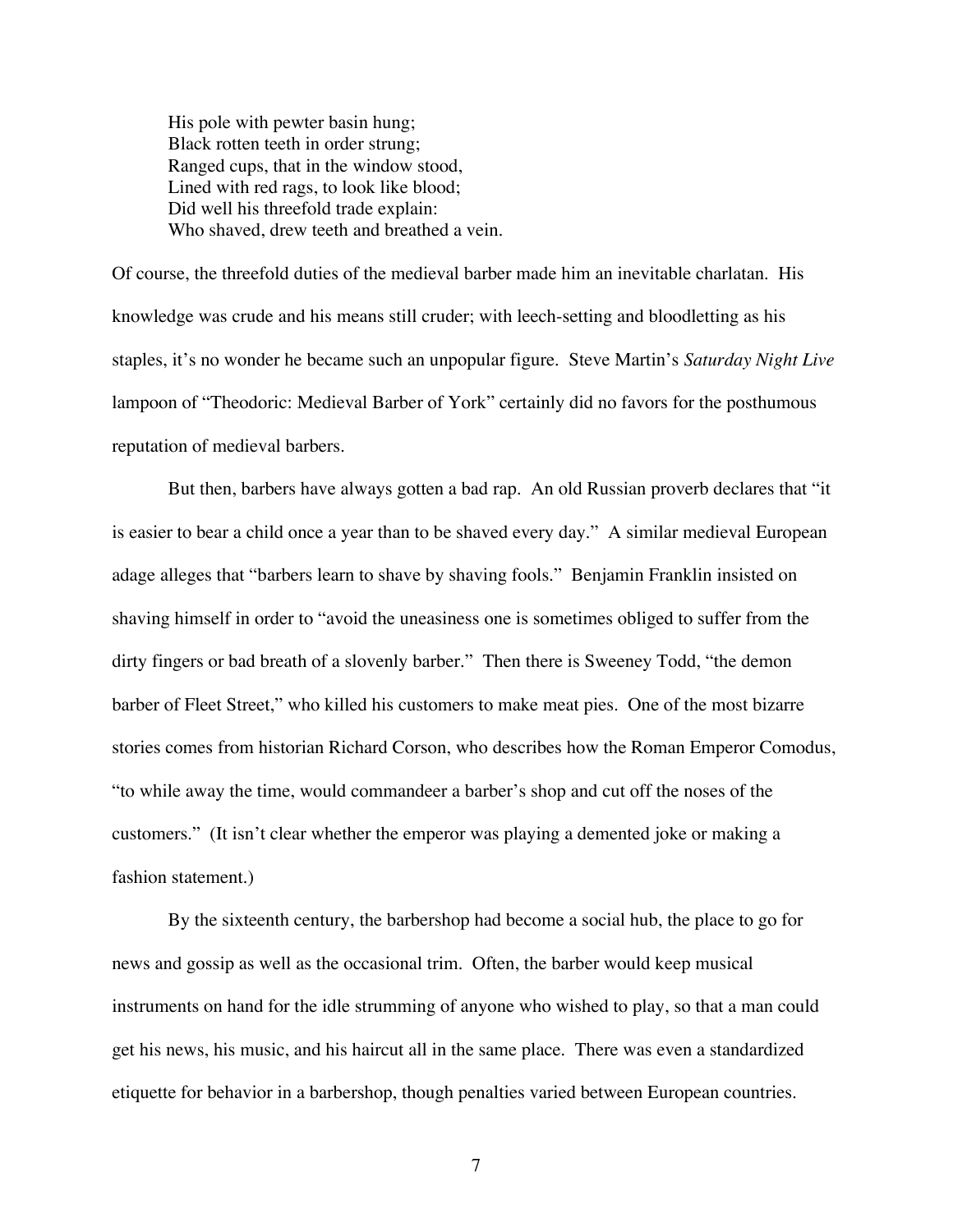Handling the razors without permission, making jokes about the cutting of throats, calling hair powder flour, and fidgeting with any of the barber's tools would incur a fine and result in expulsion from the shop.

\*\*\*

That atmosphere—a community combined with a place of business—thrives today at the Y Haircutting shop on High Street. Their clientele are loyal, their location is central, and their the old-school Yale spirit is abundantly evident. Nowadays the background music is not lutes and violins but merely the steady drone of ESPN, which as far as I can tell plays constantly from 8:30 till 5:30 (except on Saturdays, when the shop closes an hour early). Bernard, Anthony's nephew, likes the Steelers. Ron, who has worked at the Y for ten years and has gotten haircuts there since he was thirteen, is obsessed with the Green Bay Packers.

On the morning of Halloween, talk centers around the World Series. A ninety-year-old professor emeritus walks in. His face droops in soft wrinkles below his big tortoiseshell glasses, and his hair lies in thick combed-back curls (white like Anthony's, but without a part). Sitting down, he starts to talk animatedly about Chicago's victory the night before.

"I was very pleased with the White Sox, Anthony. How about you?"

"Ah, my friend, I didn't know you were a White Sox fan."

"Well, given the choice, I was happy," he shrugs. "They played some beautiful baseball. That Venezuelan coach, Ozzie Guillen, he's just great. He's like a fox, he sees everything. Hey, that shave-powder you sell…I don't like that stuff."

The talk drifts back and forth between various topics, often jumping from one to another without any warning. The professor and Anthony are good friends, and their conversation has an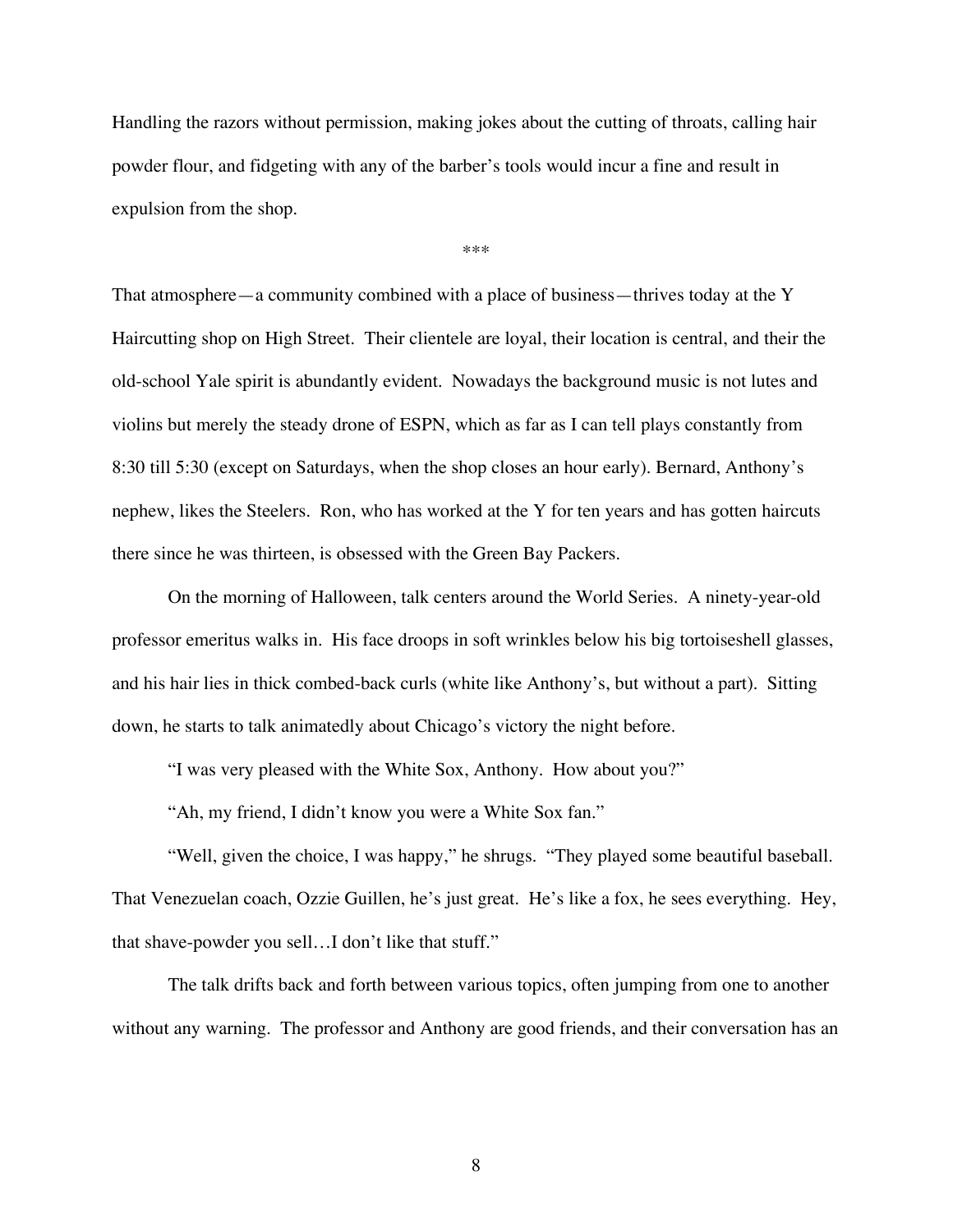easy familiarity to it. When the subject switches again to politics, it becomes clear that Anthony and the professor are vehemently on the same page.

"I wanna get that guy Cheney," says the professor, sounding more like an ex-prizefighter than an academic. "This is just like the Nixon times. I wanna get that guy."

Anthony agrees. "You said it. With Clinton, he balanced the budget, he did a lotta good things. These Republicans never learn. Bush wants to get rid of everything—healthcare, social security, welfare. Hey, what's your problem with the shave-powder?"

"You can't get it out of the container! It's sealed shut."

Anthony shows him how to twist the top off, and the old man thanks him profusely. "This is good shave-powder," says Anthony. He's not using the clippers at all on the professor, just scissors and a comb, which he keeps dipping in Barbicide. "How do you want your eyebrows?" he asks. He trims them vertically and then discreetly snips the professor's nose hair and ear hair. He does this without asking, as if they've done it a hundred times before.

As the professor rises to leave, Anthony helps him to the door. "Don't rush," says Anthony. He helps the professor put his coat on, bags the shaving powder, and holds the door open. "I will see you soon, my friend."

With the professor gone and no customers on deck, Anthony decides to reorganize the bottles that line the counter—slipper oil, hand moisturizer, water spritzer, green styling gel, and special pomade. In front of the bottles lie the assorted tools of Anthony's trade—a large pair of scissors, a small pair of scissors, clippers, tweezers, and razors. Anthony uses Andie's™ clippers and Diane™ stainless steel scissors, and refuses to switch brands because, as he says, "You get used to the balance." He also prefers traditional hard rubber combs, which he keeps in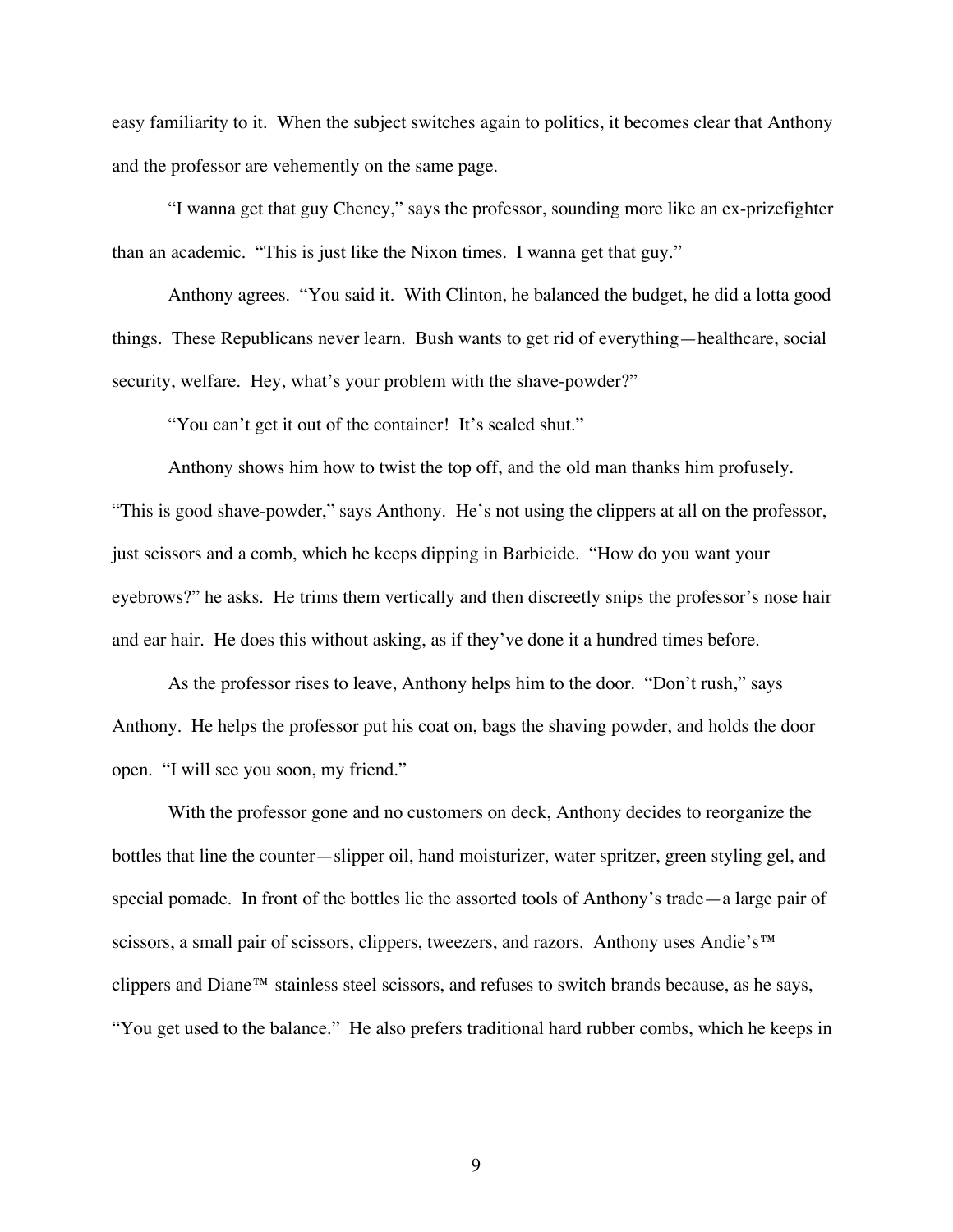a tall jar of Barbicide beside the mirror. The Barbicide, he tells me, is useful against germs but useless against lice.

The secret to Anthony's craft, I am convinced, is in his footwork. He's constantly shifting his weight, bending forward or leaning backward but never unsteady. His special poise comes from the elbows—he holds them away from his body, at chest height, achieving a lightness of touch that exceeds even Bernard's, and certainly Ron's. By now, I've watched Anthony deal with every conceivable hairstyle (for men, at least—he claims that he cuts women's hair too, but I have never seen a woman in his shop). I've watched him take more than a foot of hair off one student; I've watched him shave another kid's head entirely. ("Hey, look...you got a nice a-round head!") Policemen come into the shop all the time, usually to get a 50s buzz cut but sometimes just to talk football.

One customer in particular has stuck in my memory, mainly on the strength of his eyebrows: great grey bushy things that taper upward at the ends like the eartufts of a horned owl. He's a caricature of the debonair scholar. There's a certain pomp in the static wave of his hair; his face is wrinkled in a way that suggests he's spent a great deal of time thinking; his glasses hang from a cord just below his red paisley tie. At 11:45 on the morning of Halloween, he breezes into the shop. "Hello, Anthony. I've got to be at Mory's by noon." He speaks in a distinguished South African accent of recent trips to Hong Kong. Anthony gives him a conservative trim—so conservative that I have a hard time telling the difference—and gets the job done in plenty of time for the man's three-block walk to Mory's.

Next in line is a college kid with a thick beard who tries to bargain for a shave. "I know you guys don't do wet shaves, but…"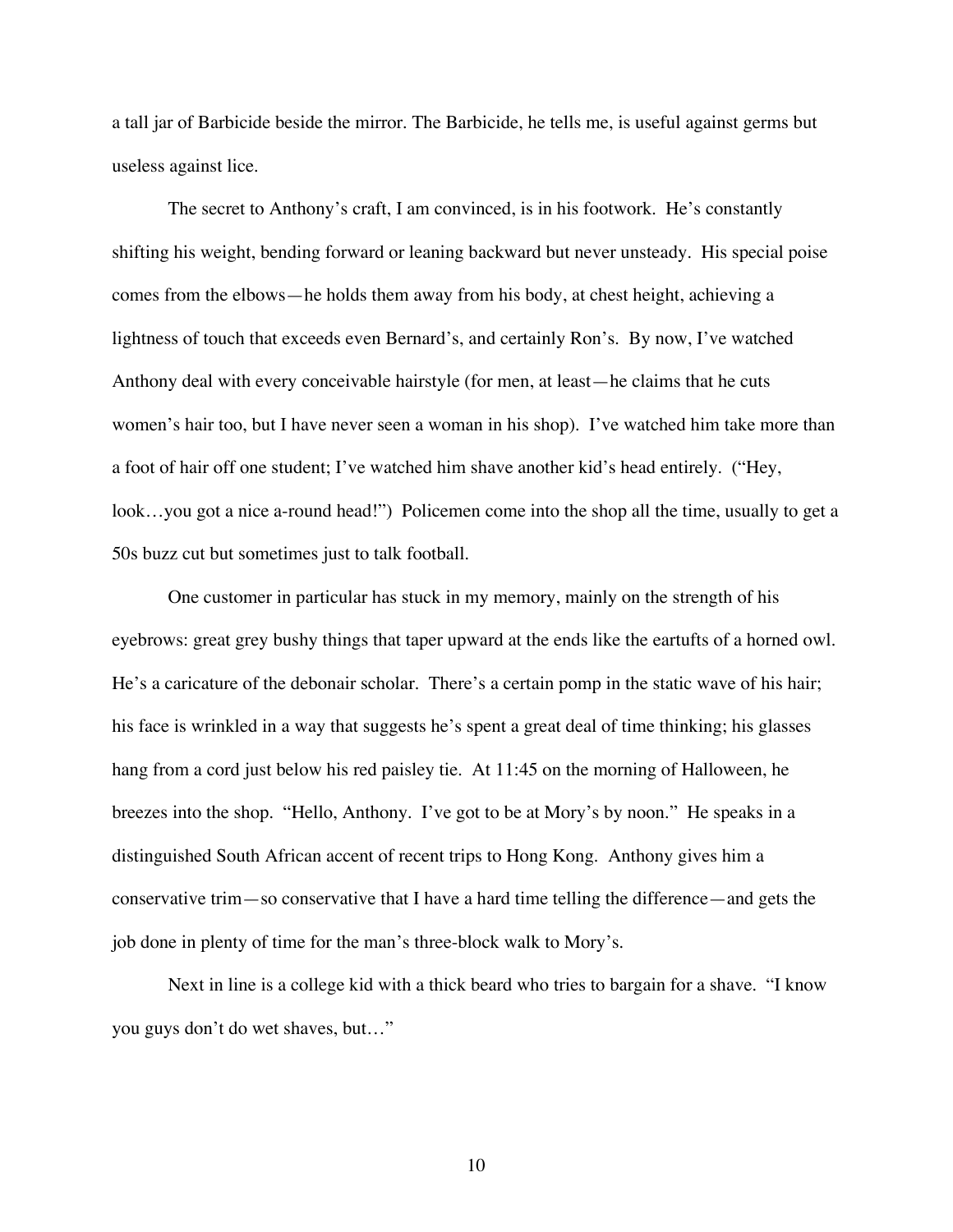"Yeah," Bernard explains, "we stopped doing wet shaves years ago. I'd do it for you, but we don't have the facilities here any more. We haven't had sinks in the shop for five years."

"Is there a way you could just cut it down a little, so that I can go home and do the rest myself?"

A look passes between Bernard and Anthony. Anthony nods and Bernard tells the kid to sit down. "We really don't do these any more, but I think we can make an exception." Bernard uses a straight razor to trim most of the beard away, working deftly and deliberately. The sound of the razor slicing away at the thick roots is clean and percussive. Once the beard is tamed, he stops at the mustache, grinning at the guy in the mirror. "So, you wanna go with that 70s porn star look, or what?" The kid laughs and shakes his head, and off goes the mustache.

The warm smell of Barbicide is the predominant scent in the room, and it's pleasant just like the silvery snipping of scissors and the hum of the clippers. While Bernard shaves, Anthony tidies the shop. He uses a blow drier to clear his chair of the previous customer's hair, which he then sweeps into the corner with a big push-broom. As the day goes on, hair piles up in the corner of the shop, billions upon billions of dead cells left behind by owners glad to be rid of them. By five o'clock, the pile will begin to resemble an Ewok.

Another policeman walks in and gives Anthony a hard time. "Where's your Halloween costume? You can't tell me you're not dressing up."

Anthony shrugs. "I'm dressing up as a barber. You like?"

The next and final customer before Anthony's lunch is Norman, an art historian from Germany who comes over several times a year to work at the YUAG and, more importantly, to get his hair cut at the Y. "What do you think, Anthony, do I need a hair cut?" (Another accent: German, but not thick.)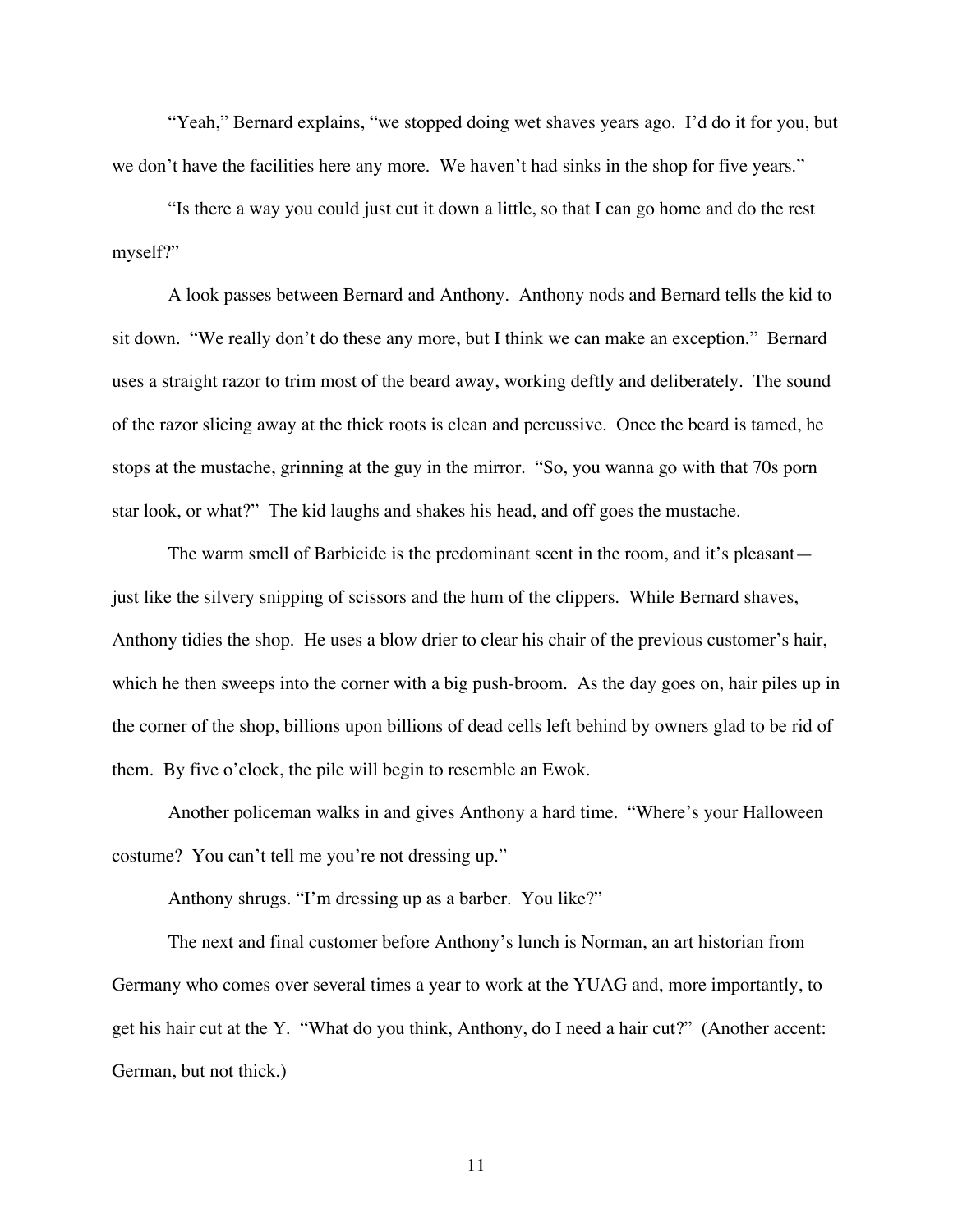"Well, you're here, aren't you?" Anthony laughs and Norman takes his seat. "This guy, he comes all the way from Germany to get his hair cut here," Anthony explains to me as he wipes off the scissors on a cloth.

Anthony has a deal with Norman: every time Norman comes to the shop, he has to bring a joke. "I promised you a new joke every time," says Norman, "so here it goes. A man goes to a bar and has a few drinks. When he's ready to leave, he pays the bartender, gets off his stool, and falls down. People help him to the door, let go of him, and he falls down again. Next day, his wife is nagging him: 'I know you were drunk last night,' she says. 'How did you know that?' he asks. She answers: 'The bar called—they said you left your wheelchair.'"

It's a pretty bad joke, but Anthony laughs politely and says "That's-a good, that's-a good." Norman doesn't smile or laugh. He seems to take jokes seriously.

"Well, I have to get all my jokes from Germany," says Norman, "because there aren't any jokes here."

Anthony disagrees: "No, there's a lotta jokes here. You wanna hear one?"

Norman nods at the mirror, and Anthony tells his joke.

"So there's two men at St. Peter's gate. St. Peter asks, 'How did each of you die?' The first man says, 'I froze to death.' The second guy says, 'I thought my wife was cheating on me, so I came home from work in the middle of the day to catch her. I ran upstairs to the bedroom, I ran outside to the gazebo, I ran downstairs to the basement, then back upstairs and finally I had a heart attack.' The first man looks at the second and says, 'Well, if you'd looked in the freezer then we'd both be alive.'"

\*\*\*